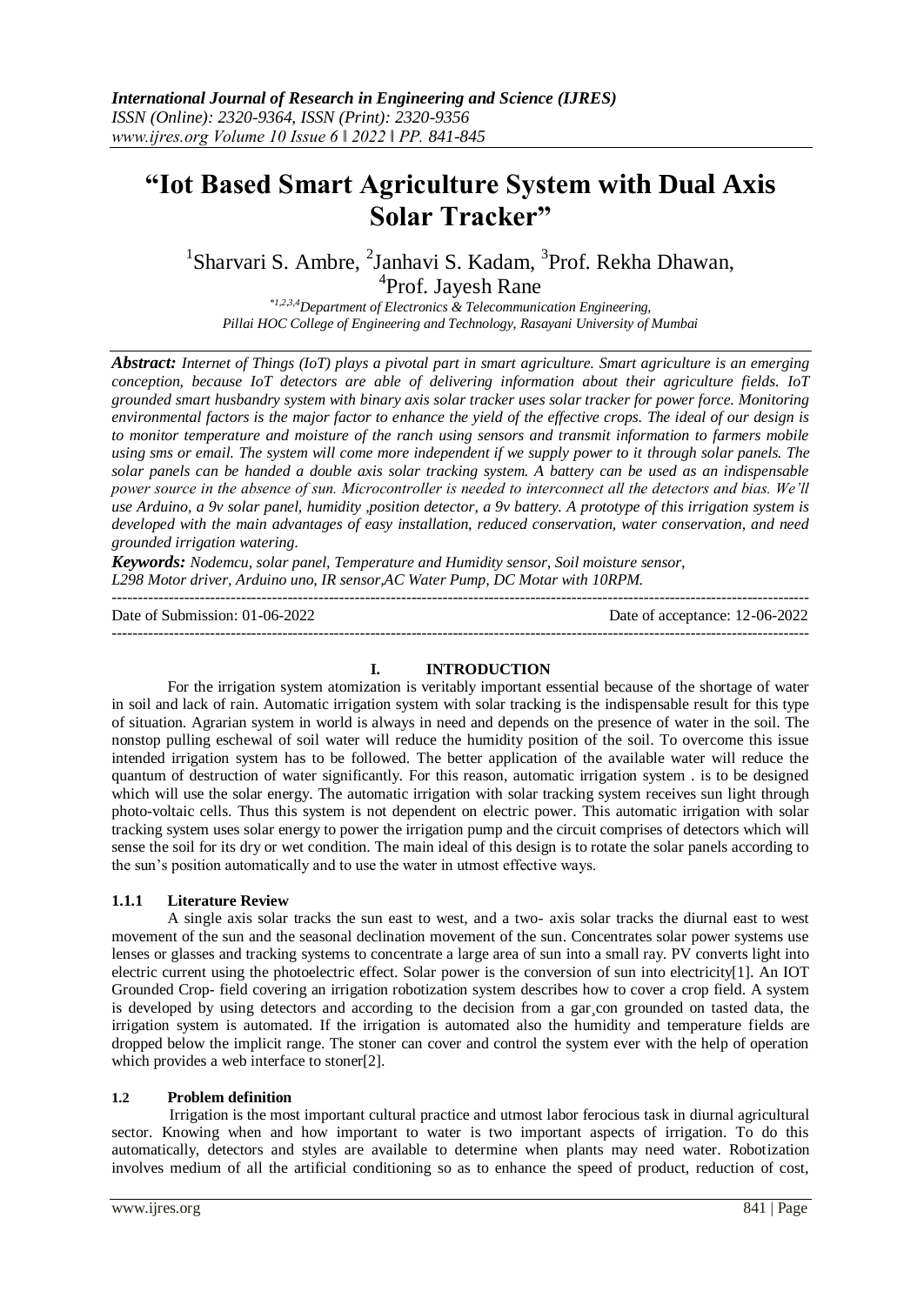effective use of coffers. With the growing demand of electricity and concern for the environmental impact of fossil energies, perpetration of eco-friendly energy sources like solar power is rising. The effectiveness of the single axis shadowing system over that of the stationary panel is calculated to be32.17 percent and the binaryaxis shadowing system over that of the stationary panel is calculated to be81.68. Due to seepage in rain spouts, destruction of water is caused there's imbalance in distribution of labour. After growth of crops, water reaches the basins in disproportionate volume thereby causing destruction of water, creation of problem of water logging. Currently Growers are dependent on rain and Boring wells to irrigate their lands. They need to turn ON/ OFF water pump manually. This process is time consuming because they have to check the soil manually in regular intervals else the crops can get damaged because of failure of water force. With the growing demand of electricity and concern for the environmental impact of fossil energies, perpetration of eco-friendly energy sources like solar power is rising. Due to seepage in rain spouts, destruction of water is caused there's imbalance in distribution of labour.

## **1.2.1 Need and Scope of the Project**

The design has vast compass in developing the system and making it more stoner friendly and the further features of the system like By installing a webcam in the system, prints of . the crops can be captured and the data can be transferred to database. Speech grounded option can be enforced in the system for the people who are less knowledgeable. This technology in future will enable the farmer to control view husbandry direction from home through colorful styles like internet, mobile. The ranch can be defended from creatures, fire and any anonymous person entering the field. Insects can be detected and avoided. Growth of crops can be informed to the growers. This system is used to control home appliances tenuously and offer security when the proprietor is down from the place. This energy is also used for fencing for husbandry field, lighting, and bus cleaning of the solar panel and NodeMCU(WiFi) technology is used to cost the information about the motor running and which part of the field is irrigating and humidity position etc

#### **1.3 Design Methodology**

#### **1.3.1 System Design**

We're making the irrigation system an intelligent one. In this system the water force will be an automated done using switch button that means the pump will force the water only when the land needs it. And the water pump will be controlled by a cellular phone from any remote position. In order to achieve this task we're making use of a Humidity detector and a NodeMCU Module or device. The humidity detector will be placed in the field, and it'll be connected to the microcontroller. The humidity detector will be continuously transferring the quantum of humidity to the microcontroller, where it'll be compared with a predefined value. Now whenever the humidity position becomes lower than the predefined position, the microcontroller will spark the NodeMCU Module, which will shoot a communication to the stoner, stating that the humidity position of the land has dropped. Now upon entering the communication the stoner can spark or switch on the water pump by just transferring a SMS. After entering the sms the NodeMCU module will shoot the data to the microcontroller and the microcontroller will shoot a command to spark the water pump. After the motor gets started and starts supplying water to the field, contemporaneously the humidity detector will be transferring the humidity. position to the microcontroller. Since the field is getting water force now the humidity position of the field will start adding, this increase in the humidity will again be compared with a predefined humidity position by the microcontroller. Once if it reaches the maximum position again the microcontroller will spark the WiFi module which will again shoot a communication to the stoner about the increase in the humidity position. Now if the stoner wants he/ she can switch off the water pump by transferring a sms and they can manage to irrigate asked plot by transferring an SMS. This is how the system will come an automated system also we're drawing maximum power through the sun Now moving to the another part of the design, the energy generated through the solar panel . will be transferred to a DC battery. The battery will store the energy for farther operations.

 Now moving to the another part of the design, the energy generated through the solar panel . will be transferred to a DC battery. The battery will store the energy for farther operations. Now we're concatenating a water pump to the battery so that the motor should run on the power generated by the solar panel. The binary axis solar tracing network is put over the support which can shift the solar panel corresponding to our operation. This support will move the plate by using two DC motor. DC motor which helps to rotate the solar panel. Over the solar plate, four LDR deposed which helps to track the high intensity light according to which the solar panel starts moving. In this case, the pins of Arduino UNO i.e. A0, A1, A2, A3 are used which directly connected to LDR. The Arduino UNO are instructed by the program having while round statement as this solar panel can be continues to rotate. When the light of ultraviolet shafts incident on the LDR, it acts as detector which gives the input of high and low current value in 0 and 1 form. Consider, if LDR1 have high light intensity also it'll sense the light intensity and give . direction to the Arduino. This Arduino will instruct to the motor to rotate over the side of LDR1 position where it's being placed. The same this process gets continues according to light effect. The input stage is designed with a voltage separator circuit so that it gives asked range of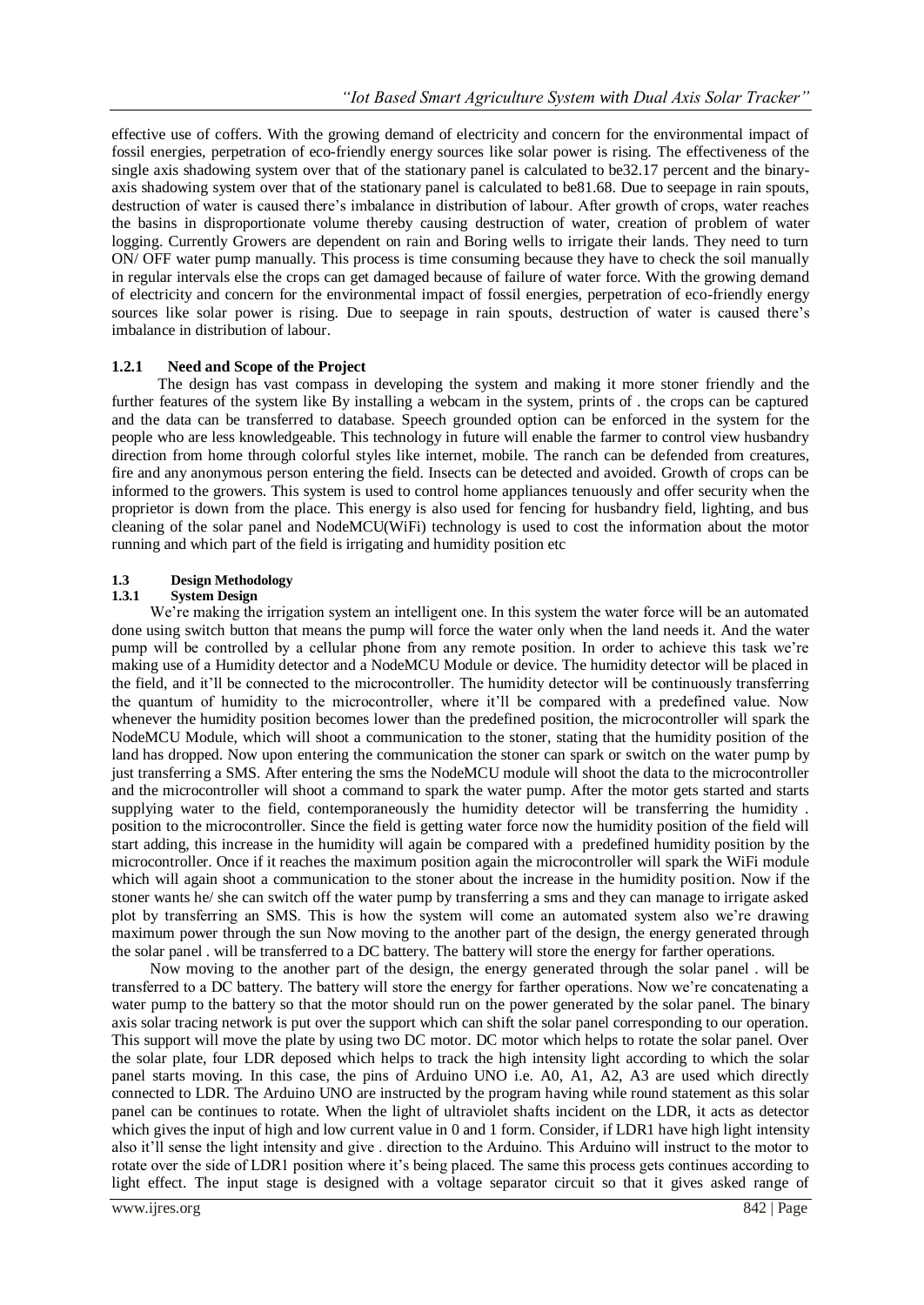illumination for bright illumination conditions or when there's dim lighting. This made it possible to get readings when there's cloudy rainfall.

## **1.3.2 Block diagram and Circuit diagram**



 **Fig1:** Block diagram of IOT Base Smart Agriculture System with Dual Axis Solar Tracker.



**Fig 2:** Circuit diagram of Block diagram of IOT Base Smart Agriculture System with Dual Axis Solar **Tracker** 

## **1.3.3 Components**

- 1.3.3.a For Iot Based Smart Agriculture System
- 1. NodeMCU module
- 2. Soil moisture sensor
- 3. Temperature and Humidity Sensor
- 4. AC motor pump
- 5. Arduino Uno
- 6. Jumper wire
- 1.3.3.b For Dual Axis Solar Tracker
- 1. Arduino Uno
- 2. DC motors of 10 RPM[2 units]
- 3. Solar Panel<br>4. Light Depen
- Light Dependent Resistor (LDR) [4 units]
- 5. L298 Motor drive
- 6. Battery
- 7. Jumper wires

## **1.3.4 System Working**

First Soil moiture sensor detects water content level in soil. If water level goes below the certain level then system send alert message (turn on water pump) to the user via email and send notification to the blynk website.After alert message user can turn ON/OFF water pump using switch on blynk website. For power supply we used dual axis solar tracker which produce more power as compare to single axis or normal solar system.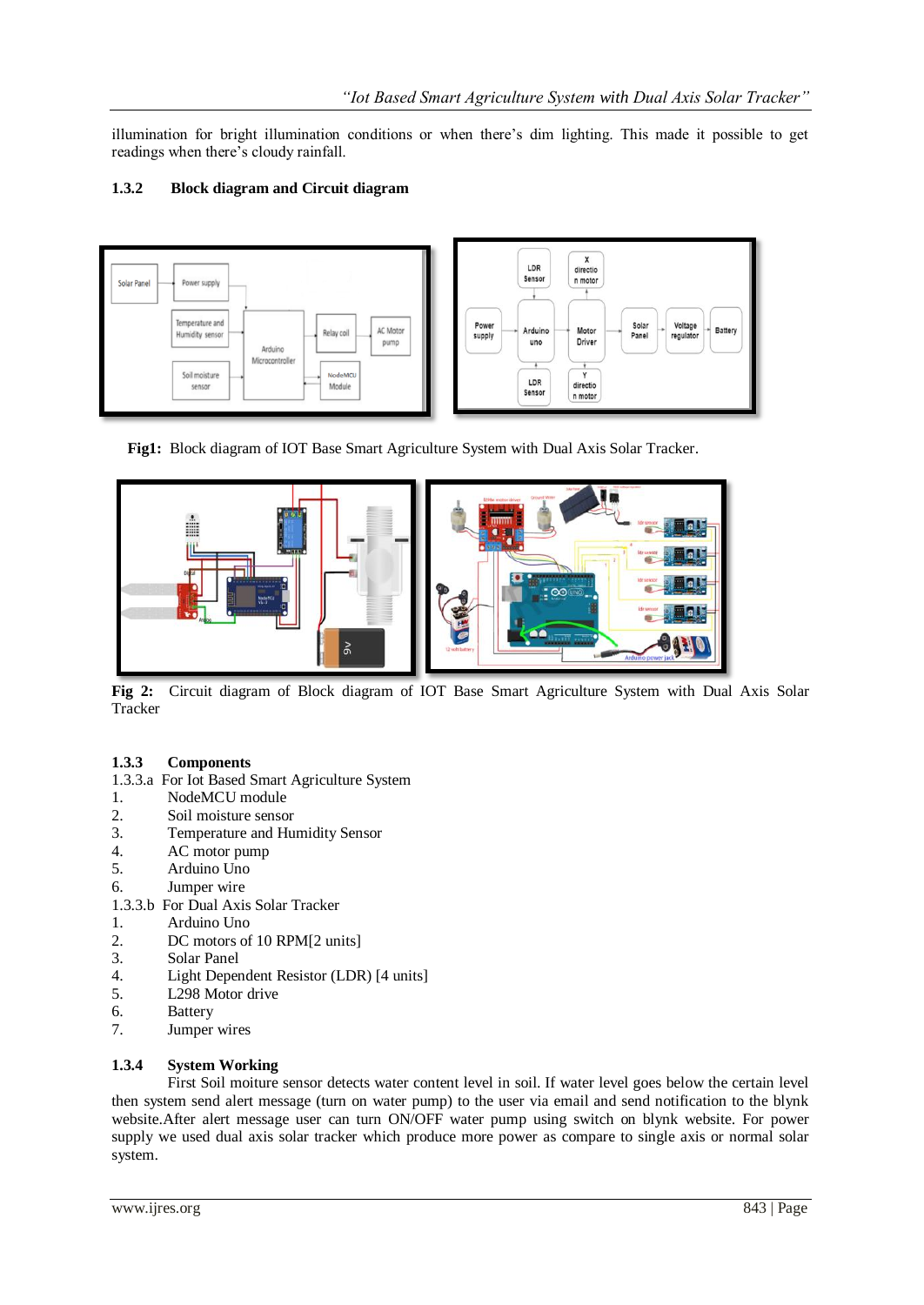# **1.3.5 Software Implementation**

**1.3.5.a The Arduino Integrated Development Environment (IDE).**

It is used for writing code, compiling the code to check if any errors are there and uploading the code to the Arduino and nodemcu.

## **1.3.5.b Blynk app**

Blynk app can control hardware remotely, it can display sensor data, it can store data, visualize it and do many other cool things.



Fig :- 1.Blik app Fig :- 2.Arduino (IDE)

# **1.3.6 Hardware Implementation**



**II. RESULT AND DISCUSSION**

The results obtained are as discussed below



## **2.1 Application**

The fundamental change in all aspects of practices of farming is possible by implementing the latest sensors and IoT techniques in agricultural methods. Now, the seamless integration of wireless sensors and the Internet of Things in smart farming can take farming to unimaginable levels. By following smart farming methods, the internet can help improve solutions to many traditional agricultural problems such as yield optimization, drought response, soil aptitude, irrigation and pest control. Also we can use this system for gardening. The additional features of the system like: By installing a webcam in the system, photos of the crops can be captured and the data can be sent to database. Speech based option can be implemented in the system for the people who are less literate. This technology in future will enable the planter to control view agriculture